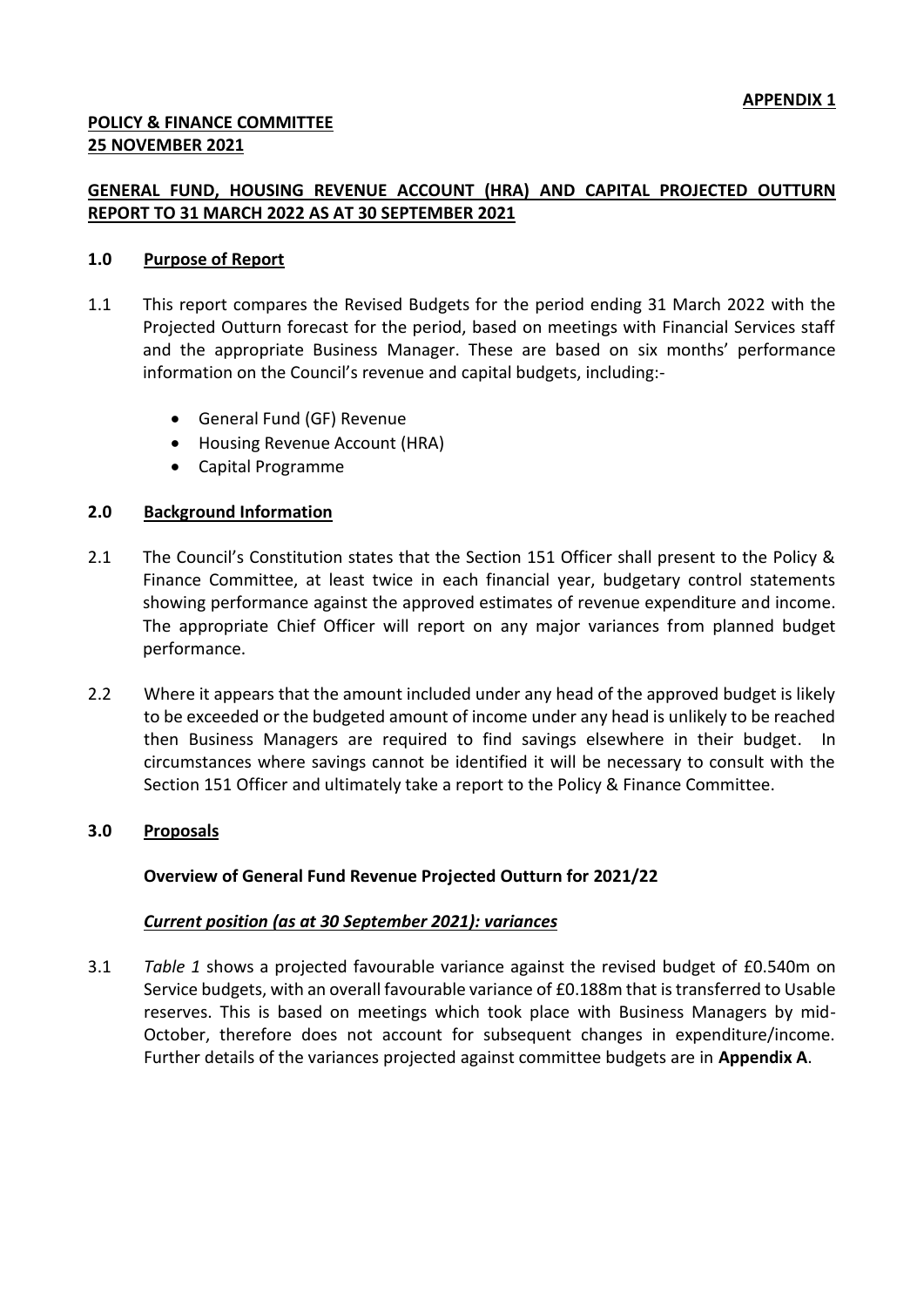|                                         | Original<br><b>Budget</b><br>f'm | <b>Revised</b><br><b>Budget</b><br>f'm | Projected<br>Outturn<br>f'm | Variance<br>£'m |
|-----------------------------------------|----------------------------------|----------------------------------------|-----------------------------|-----------------|
| <b>Economic Development</b>             | 1.880                            | 2.335                                  | 1.982                       | (0.353)         |
| Homes & Communities                     | 2.023                            | 1.957                                  | 1.798                       | (0.159)         |
| Leisure & Environment                   | 5.329                            | 5.176                                  | 5.052                       | (0.124)         |
| Policy & Finance                        | 5.607                            | 5.753                                  | 5.849                       | 0.096           |
| <b>Net Cost of Services</b>             | 14.839                           | 15.221                                 | 14.681                      | (0.540)         |
| <b>Other Operating Expenditure</b>      | 4.072                            | 4.072                                  | 4.061                       | (0.011)         |
| Finance & Investment Income/Expenditure | (0.375)                          | (0.375)                                | (0.148)                     | 0.227           |
| Taxation & Non-Specific Grant Income    | (20.801)                         | (20.801)                               | (20.891)                    | (0.090)         |
| <b>Net Cost of Council Expenditure</b>  | (2.265)                          | (1.883)                                | (2.297)                     | (0.414)         |
| Transfer to/(from) Usable Reserves      | 1.646                            | 1.264                                  | 1.452                       | 0.188           |
| Transfer to/(from) Unusable Reserves    | 0.619                            | 0.619                                  | 0.845                       | 0.226           |
| Transfer to/(from) General Reserves     | 0.000                            | 0.000                                  | 0.000                       | 0.000           |

*Table 1: General Fund revenue outturn for 2021/22 financial year as at 30 September 2021*

- 3.2 A favourable variance of £0.540m is currently being projected on Service Budgets managed by Business Managers. This represents 3.5% of the total service budgets. This favourable variance of £0.540m includes a favourable variance of £0.156m on employee spend councilwide. Excluding employee spend, therefore, non-employee spend and income have favourable variances totalling £0.384m.
- 3.3 The favourable variance of £0.156m on employee spend includes a budgeted saving of £0.541m for vacancies council-wide during the year which represents 3.5% of the overall salary budget. As it is not known which services will have vacant posts during the year, the whole of the £0.541m is currently budgeted for within the Policy and Finance committee's budget and shows as an unfavourable variance. Conversely, all of the savings from vacant posts show as favourable variances against their respective committees. Details of the services with variances due to vacant posts are in **Appendix A**.
- 3.4 Non-Service expenditure is projected to have an unfavourable variance of £0.126m against the revised budget of £17.104m. The £0.227m unfavourable variance against Finance & Investment Income/Expenditure primarily relates to a reduction in forecast investment interest income. This is largely offset by a £0.090m favourable variance against Taxation & Non-Specific Grant Income from COVID-related Income Support Scheme grant for the period between April 2021 and June 2021.
- 3.5 The variance of £0.226m on the transfer to unusable reserves represents an element of voluntary revenue provision (VRP). VRP is additional to the Minimum Revenue Provision (MRP) charge which councils statutorily make as provision for repayment of past capital debt. The council's VRP in 2021/22 will enable reductions to MRP charges in future years.
- 3.6 The Nottinghamshire Business Rates Pool may also return some funding to the council for 2021/22, though it cannot currently be quantified how much this may be, as it is based on the non-domestic rates (NDR, or 'business rates') income received by all authorities within the pool. Officers across Nottinghamshire are working to review the position, albeit this will be difficult to predict as the landscape for businesses is currently so volatile. Nottinghamshire S151 officers keep this under review during the year to assess the latest information collated across the County. This will then be fed into future forecast outturn reports.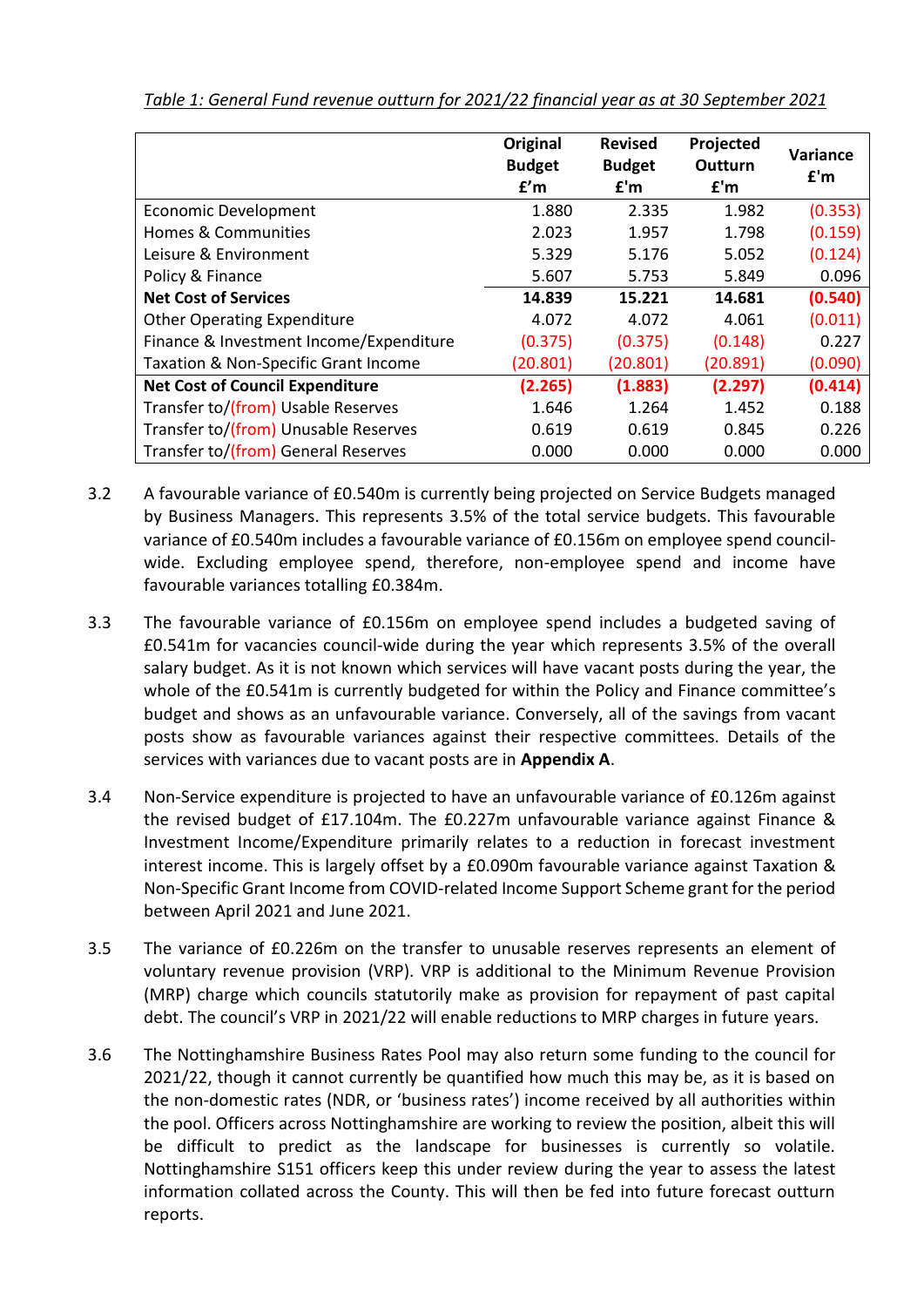- 3.7 It should be noted that the projected outturn variances are still somewhat indicative, and that these will become more accurate in subsequent months, as officers continue to refine budgets and forecasts in light of the latest information available.
- 3.8 Each year, the government announces which reliefs that business rate payers will be eligible for, and how much grant it will compensate councils with for income councils can no longer directly receive from businesses (because of the aforementioned business rate reliefs). Prior to 2020/21, the council has typically received around £2m annually in compensation grant. In 2020/21, because of the Expanded Retail Discount, the council received more than £18m in compensation grant. In 2021/22, because of the Expanded Retail Discount, the council will receive more than budgeted for in compensation grant. Though the grant relates to the Collection Fund, accounting regulations require it to be paid into the General Fund. There will therefore be a large deficit in the council's Collection Fund at year-end, and, conversely, a large surplus in its General Fund which will need to be transferred to reserves to pay for the Collection Fund deficit. The Department for Levelling Up, Housing and Communities (DLUHC) have guidance for local authorities on the appropriate accounting arrangements.

# *Current position (as at 30 September 2021): revised budget compared to original budget*

3.9 There has been a net transfer of £0.382m from reserves in 2021/22 as at 30 September 2021. Four of these transfers from reserves were each more than £0.050m in value. These total £0.417m:

| Policy &<br><b>Finance</b><br><b>Committee</b><br>approval | <b>Transfer from reserves relates to</b>                                                                                         | Amount<br>(E) | <b>Committee</b><br>which<br>received<br>transfer |
|------------------------------------------------------------|----------------------------------------------------------------------------------------------------------------------------------|---------------|---------------------------------------------------|
| 26/11/2020                                                 | Feasibility work on relocation of Cattle<br>Market and Lorry Park and options for<br>redevelopment of the site                   | 200,000       | Economic<br>Development                           |
| 01/04/2021                                                 | Newark Towns Fund specialist consultancy<br>support regarding business cases for Town<br>Investment Plan (TIP) priority projects | 77,000        | Economic<br>Development                           |
| 24/06/2021                                                 | Castle Gatehouse condition survey, design<br>reviews and funding application                                                     | 80,000        | Economic<br>Development                           |
| 24/06/2021                                                 | Legal support for regeneration projects (such<br>as Newark Towns Fund)                                                           | 60,000        | Policy &<br>Finance                               |
|                                                            |                                                                                                                                  | 417,000       |                                                   |

## 3.10 The other transfers (to) and from reserves, each less than £0.050m in value, total £(0.035)m:

| Economic           | Homes &            | Leisure &   | Policy &       | <b>Total: Services</b> |
|--------------------|--------------------|-------------|----------------|------------------------|
| <b>Development</b> | <b>Communities</b> | Environment | <b>Finance</b> |                        |
| (15, 959)          | (51,214)           | 11,413      | 21,123         | (34, 636)              |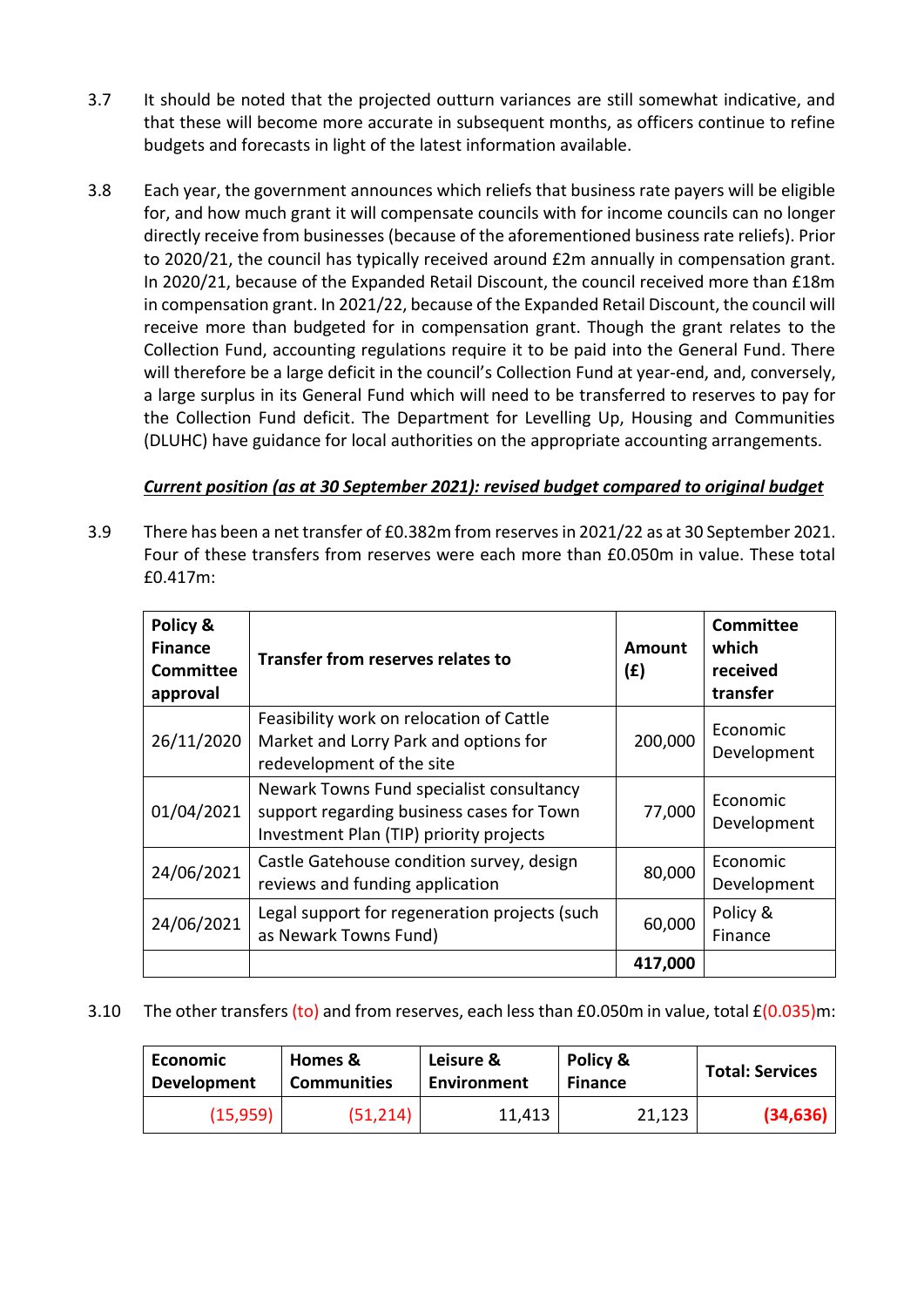# *Current position (as at 30 September 2021) compared to previous position (as at 31 July 2021)*

3.11 The previous budget monitoring report to this Committee projected a favourable variance against the revised budget of £0.163m on Service budgets. This report projects a favourable variance against the revised budget of £0.540m on Service budgets. *Table 2* summarises the changes in variance against committee budgets between the two reports. Further details of these changes by committee are in **Appendix B**.

*Table 2: General Fund revenue outturn: changes in variance by committee between reports*

|                                                                                | Variance |
|--------------------------------------------------------------------------------|----------|
|                                                                                | f'm      |
| Net Cost of Services variance: as at 31 July 2021 (23/09/2021 P&F report)      | (0.163)  |
| <b>Economic Development</b>                                                    | (0.062)  |
| Homes & Communities                                                            | 0.005    |
| Leisure & Environment                                                          | 0.037    |
| Policy & Finance                                                               | (0.357)  |
| Net Cost of Services variance: as at 30 September 2021 (25/11/2021 P&F report) | (0.540)  |

## **Overview of Projected Housing Revenue Account (HRA) Outturn for 2021/22**

3.12 With reference to the 'Variance' column in *Table 3*, the HRA accounts show a projected favourable variance against the revised budget of £0.773m as follows:

|                                          | Original<br><b>Budget</b><br>f'm | <b>Revised</b><br><b>Budget</b><br>f'm | Projected<br>Outturn<br>f'm | <b>Variance</b><br>f'm |
|------------------------------------------|----------------------------------|----------------------------------------|-----------------------------|------------------------|
| Expenditure                              | 17.239                           | 17.477                                 | 16.596                      | (0.881)                |
| Income                                   | (25.058)                         | (25.048)                               | (24.940)                    | 0.108                  |
| <b>Net Cost of HRA Services</b>          | (7.819)                          | (7.571)                                | (8.344)                     | (0.773)                |
| <b>Other Operating Expenditure</b>       | 0.033                            | 0.033                                  | (0.047)                     | (0.080)                |
| Finance & Investment Income/Expenditure  | 3.770                            | 3.770                                  | 3.770                       | 0.000                  |
| Taxation & Non Specific Grant Income     | 0.000                            | 0.000                                  | 0.000                       | 0.000                  |
| (Surplus)/Deficit on HRA Services        | (4.016)                          | (3.768)                                | (4.621)                     | (0.853)                |
| <b>Movements in Reserves</b>             |                                  |                                        |                             |                        |
| Transfer to/(from) Usable Reserves       | 1.593                            | 1.424                                  | 1.424                       | 0.000                  |
| Transfer to/(from) Unusable Reserves     | (6.837)                          | (6.837)                                | (6.755)                     | 0.082                  |
| <b>Transfer to Major Repairs Reserve</b> | 9.261                            | 9.181                                  | 9.952                       | 0.771                  |
| Total                                    | 0.000                            | 0.000                                  | 0.000                       | 0.000                  |

*Table 3: HRA revenue outturn for 2021/22 financial year as at 30 September 2021*

- 3.13 Since February 2020, officers have been working with budget holders in the Housing, Health and Wellbeing directorate to assess the resources required to manage the council's social housing stock.
- 3.14 A report by Savills in 2018/19 identified the potential for the council to realise £0.950m in savings from reintegrating social housing management services back in-house. Officers have currently identified £1.053m in savings through the deletion of vacant posts and surplus resources within services. £0.363m of this has been reinvested, largely in new posts such as the Director of Housing, Health and Wellbeing's post and the Business Manager posts to be appointed to.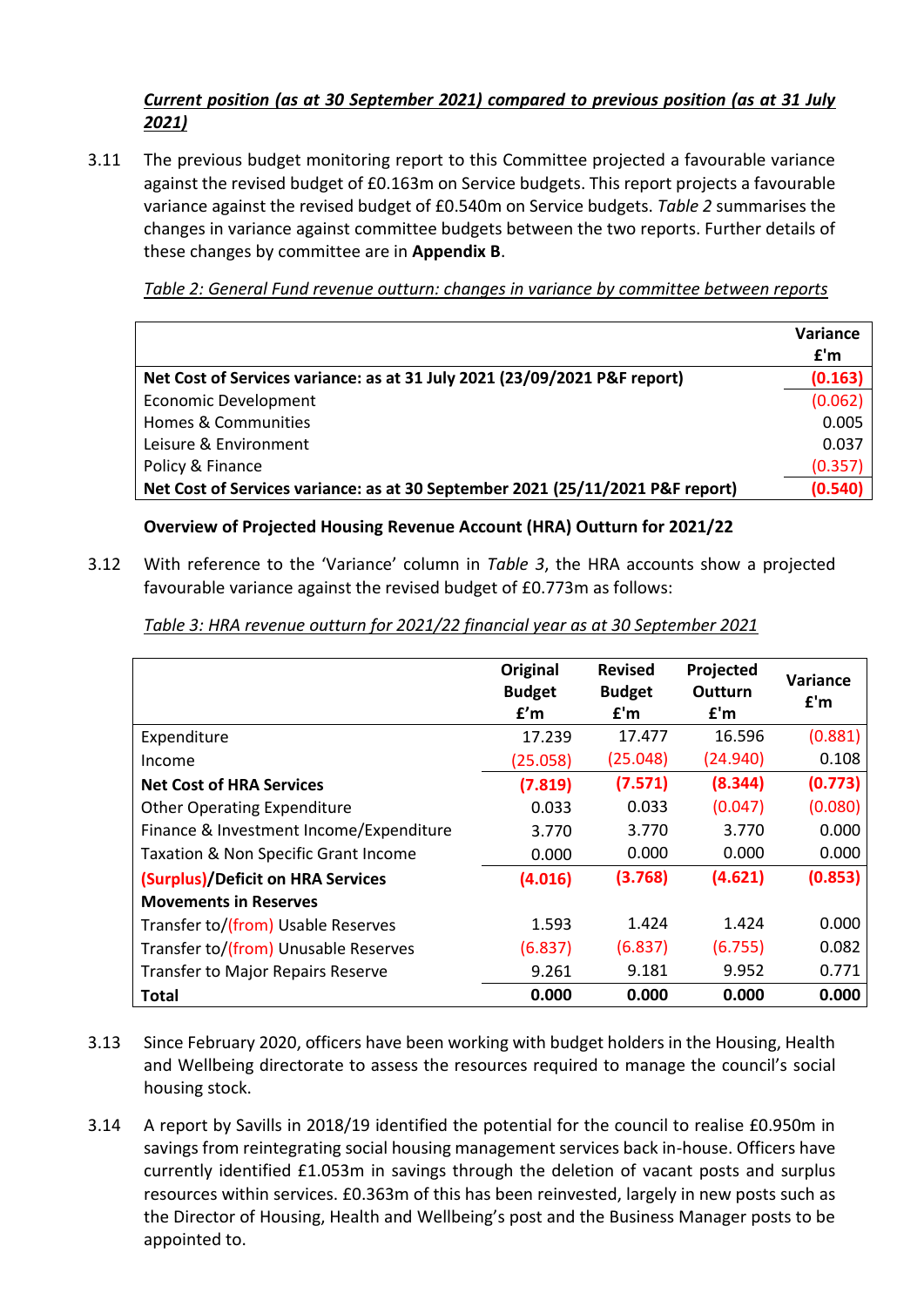- 3.15 An annual £0.690m is therefore available from savings generated by the reintegration that can be reinvested into the council's social housing management services. As part of the *2021/22 HRA Budget and Rent Setting* report approved by Full Council in February 2021, it was agreed that £0.590m of the £0.690m would be a revenue contribution to capital spend, and that the remaining £0.100m would be available to spend on revenue initiatives. It is currently forecast that this remaining £0.100m for revenue initiatives will be spent this year.
- 3.16 Due to the current pandemic, the plans identified within the report tabled at the Policy & Finance Committee during April 2020 have not yet been realised and hence the £0.690m above remains unallocated in future years. Proposals to reinvest the efficiencies will be put forward to the Homes and Communities Committee on 22/11/2021 for consideration and approval. These proposals are a mixture between reoccurring investment and one-off initiatives. Once agreed these will be built into the base HRA financial Business Plan.
- 3.17 The projected outturn for the year is a net transfer to reserves of £0.853m. The prudent level of reserve set on the HRA working balance is still £2m which would remain constant.
- 3.18 The main reasons for the projected favourable outturn variance of £0.853m are:

| Services: a significant number of posts temporarily vacant         | (0.494) |
|--------------------------------------------------------------------|---------|
| One-off insurance-related savings recognised in-year               | (0.235) |
| Reduced rental income from The Broadleaves due to occupancy delays | 0.141   |
| Other Operating Expenditure: additional capital-related income     | (0.080) |
| Services: reduced recharge expenditure from General Fund           | (0.053) |
| Yorke Drive: delays in one-off regeneration-related expenditure    | (0.042) |
| Other variances                                                    | (0.090) |
| <b>Total</b>                                                       | (0.853) |

## **Overview of Projected Capital Outturn 2021/22**

3.19 The table below summarises the position for the Capital Programme to the end of September 2021 and is split between General Fund and Housing Revenue Account.

|                                | <b>Revised</b><br>Approved<br><b>Budget</b><br>f'm | <b>Revised</b><br>budget<br>updated for<br>Approval<br>f'm | <b>Actual Spend</b><br>to September<br>2021<br>f'm | <b>Forecast</b><br>Outturn<br>f'm |
|--------------------------------|----------------------------------------------------|------------------------------------------------------------|----------------------------------------------------|-----------------------------------|
| <b>General Fund</b>            | 26.885                                             | 19.712                                                     | 4.125                                              | 19.658                            |
| <b>Housing Revenue Account</b> | 27.880                                             | 24.625                                                     | 4.357                                              | 24.133                            |
| <b>Total</b>                   | 54.765                                             | 44.337                                                     | 8.482                                              | 43.791                            |

- 3.20 Actual spend to date has been significantly lower than previous years as a proportion of the budget, mainly due to COVID-19 and the subsequent supply issues. However, much of the spend has started to catch up. As per below a large amount of budget is being profiled to next financial year, though this isn't only due to delays caused by COVID.
- 3.21 As projects are developed and spending commitments are made, budget requirements can change. It is a requirement that Policy & Finance Committee approve all variations to the Capital Programme. Following the meeting of 23 September 2021, the total approved budget was £54.765m including slippage from 2020/21. The additions and amendments that now require approval are detailed in **Appendix C** and summarised as follows: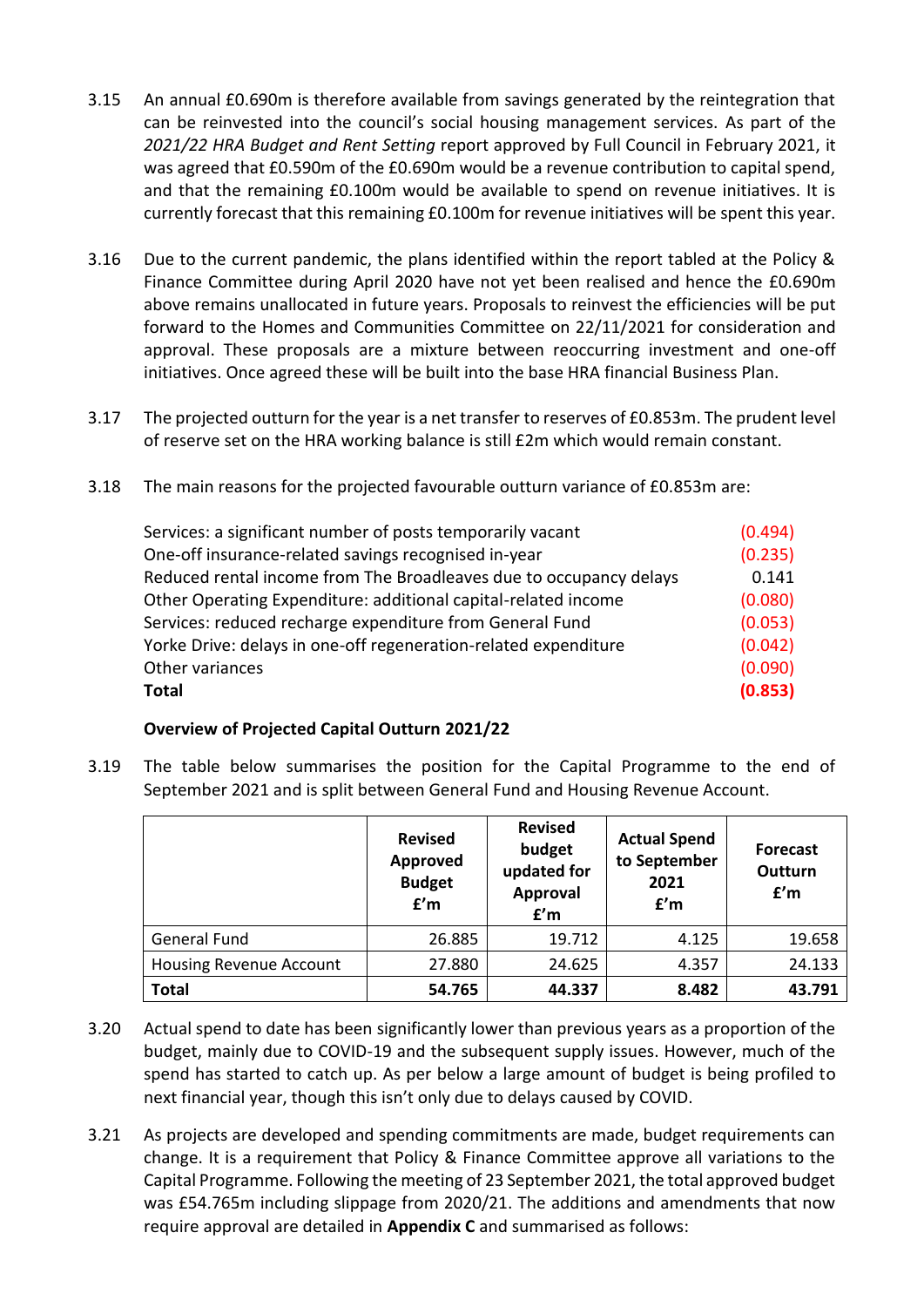| Total                | $f(10.428)$ m |
|----------------------|---------------|
| Reprofiles           | f(11.535)m    |
| Additions/Reductions | £1.107m       |

3.22 If these variations are approved, then the revised budget will be reduced to £44.337m. A more detailed breakdown at scheme level, including some comments on projects progress, can be found at **Appendices D** (Housing Revenue Account) **and E** (General Fund).

### **Capital Programme Resources**

- 3.23 The Capital resources available to the Council are not static. Capital receipts are generated throughout the year, additional grants and contributions are paid to the Council, and borrowing may be increased to fund some projects.
- 3.24 In summary, the revised budget of £44.337m will be financed as follows, with every attempt to minimise the impact on the Council's revenue budget:

|                                            | <b>General Fund</b><br>f'm | <b>Housing</b><br>Revenue<br><b>Account</b><br>f'm | <b>Total</b><br>f'm |
|--------------------------------------------|----------------------------|----------------------------------------------------|---------------------|
| <b>Borrowing</b>                           | 5.068                      | 8.010                                              | 13.078              |
| <b>External Grants &amp; Contributions</b> | 6.863                      | 0.648                                              | 7.511               |
| <b>Capital Receipts</b>                    | 0.590                      | 2.476                                              | 3.066               |
| Community Infrastructure Levy              | 0.680                      | 0.000                                              | 0.680               |
| <b>Revenue Contributions</b>               | 6.510                      | 13.492                                             | 20.002              |
| <b>Total</b>                               | 19.711                     | 24.625                                             | 44.337              |

### **Capital Receipts**

3.25 The Council has been successful in securing a number of capital receipts for both general fund and HRA in previous years, and continues to do so. The current level of capital receipts is detailed in the table below:

|                                                           | General<br><b>Fund</b><br>f'm | <b>HRA</b><br><b>Receipts</b><br>f'm | <b>HRA 1-4-1</b><br><b>Receipts</b><br>f'm | <b>Total</b><br>f'm |
|-----------------------------------------------------------|-------------------------------|--------------------------------------|--------------------------------------------|---------------------|
| <b>Balance at 1st April 2021</b>                          | 0.549                         | 2.783                                | 0.708                                      | 4.041               |
| Received up to end of September 2021                      | 0.162                         | 0.191                                | 0.606                                      | 0.959               |
| Estimated receipts for remainder of the<br>financial year | 0.000                         | 0.079                                | 0.250                                      | 0.328               |
| Approved for financing                                    | 0.590                         | 2.476                                | 0.000                                      | 3.066               |
| Available Capital receipts balance at<br>31 March 2022    | 0.121                         | 0.577                                | 1.564                                      | 2.262               |
| Estimated Receipts 2022/23 - 2024/25                      | 3.143                         | 1.130                                | 2.372                                      | 6.645               |
| Approved for Financing 2022/23 -<br>2024/25               | 3.077                         | 1.984                                | 2.044                                      | 7.105               |
| <b>Estimated Uncommitted Balance</b>                      | 0.187                         | (0.277)                              | 1.891                                      | 1.802               |